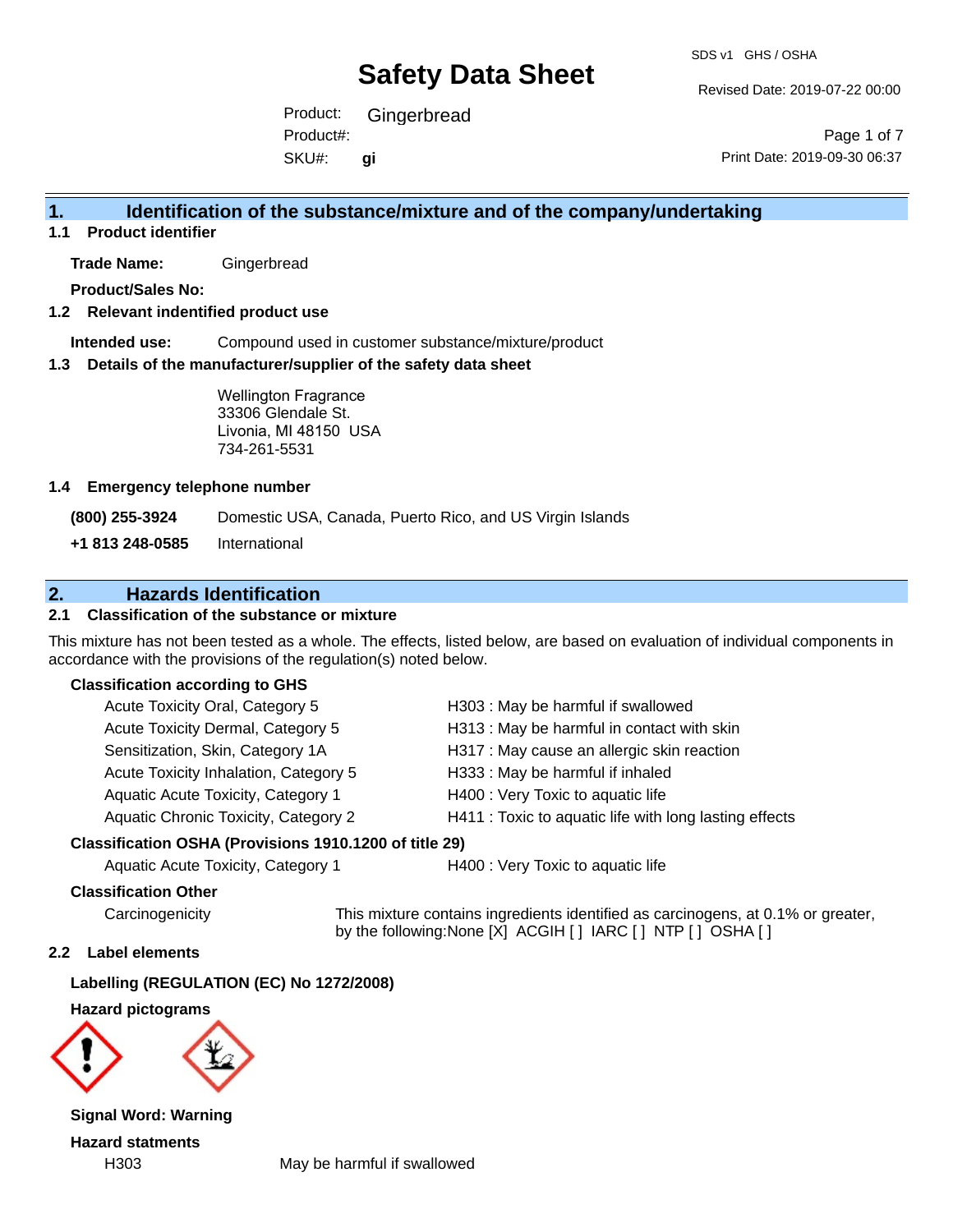#### SDS v1 GHS / OSHA

# **Safety Data Sheet**

Revised Date: 2019-07-22 00:00

Print Date: 2019-09-30 06:37

Page 2 of 7

| Product:  | Gingerbread |
|-----------|-------------|
| Product#: |             |
| SKU#:     | qi          |

| H313                            | May be harmful in contact with skin                                     |
|---------------------------------|-------------------------------------------------------------------------|
| H317                            | May cause an allergic skin reaction                                     |
| H333                            | May be harmful if inhaled                                               |
| H400                            | Very Toxic to aquatic life                                              |
| H411                            | Toxic to aquatic life with long lasting effects                         |
| <b>Precautionary Statements</b> |                                                                         |
| <b>Prevention:</b>              |                                                                         |
| P272                            | Contaminated work clothing should not be allowed out of the workplace   |
| P273                            | Avoid release to the environment                                        |
| Response:                       |                                                                         |
| $P302 + P352$                   | IF ON SKIN: Wash with soap and water                                    |
| P304 + P312                     | IF INHALED: Call a POISON CENTER or doctor/physician if you feel unwell |
| P312                            | Call a POISON CENTER or doctor/physician if you feel unwell             |
| P333 + P313                     | If skin irritation or a rash occurs: Get medical advice/attention       |
| P363                            | Wash contaminated clothing before reuse                                 |

P391 Collect Spillage

### **2.3 Other Hazards**

**no data available**

### **3. Composition/Information on Ingredients**

#### **3.1 Mixtures**

This product is a complex mixture of ingredients, which contains among others the following substance(s), presenting a health or environmental hazard within the meaning of the UN Globally Harmonized System of Classification and Labeling of Chemicals (GHS):

| CAS#<br>Ingredient                               | EC#                                                      | Conc.<br>Range | <b>GHS Classification</b>          |
|--------------------------------------------------|----------------------------------------------------------|----------------|------------------------------------|
| 120-51-4                                         | 204-402-9                                                | $30 - 40 \%$   | H302; H313; H400; H411             |
| <b>Benzyl Benzoate</b>                           |                                                          |                |                                    |
| 97-53-0                                          | 202-589-1                                                | $2 - 5%$       | H303; H316; H317; H319; H401       |
| Eugenol                                          |                                                          |                |                                    |
| 121-32-4                                         | 204-464-7                                                | $1 - 2 \%$     | H303; H320; H402                   |
|                                                  | 3-Ethoxy-4-hydroxybenzaldehyde                           |                |                                    |
| 104-55-2                                         | 203-213-9                                                | $1 - 2 \%$     | H303; H312; H315; H317; H319; H401 |
| Cinnamal                                         |                                                          |                |                                    |
| 1222-05-5                                        | 214-946-9                                                | $1 - 2 \%$     | H316; H400; H410                   |
|                                                  | Hexamethylindanopyran                                    |                |                                    |
| 91-64-5                                          | 202-086-7                                                | $1 - 2 \%$     | H302; H317; H402                   |
| Coumarin                                         |                                                          |                |                                    |
| 1843-05-6                                        | 217-421-2                                                | $0.1 - 1.0 %$  | H317                               |
| Methanone, [2-hydroxy-4-(octyloxy)phenyl]phenyl- |                                                          |                |                                    |
|                                                  | See Section 16 for full text of GHS classification codes |                |                                    |

See Section 16 for full text of GHS classification codes which where not shown in section 2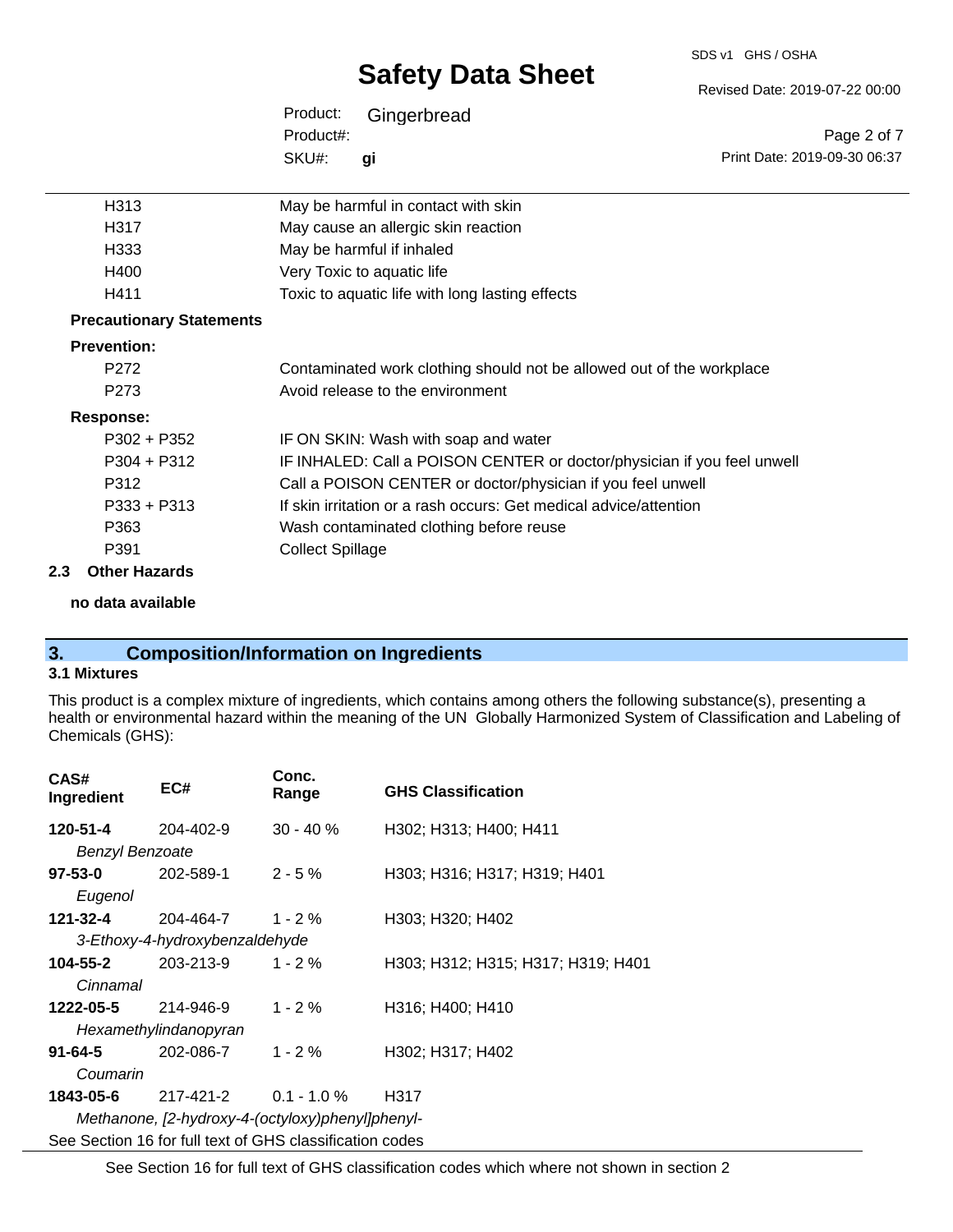Revised Date: 2019-07-22 00:00

Product: Gingerbread SKU#: Product#: **gi**

Page 3 of 7 Print Date: 2019-09-30 06:37

Total Hydrocarbon Content  $(% \mathcal{O}_{N})$  = 1.47

| 4.<br><b>First Aid Measures</b>                                                   |                                                                                                               |  |  |  |
|-----------------------------------------------------------------------------------|---------------------------------------------------------------------------------------------------------------|--|--|--|
| <b>Description of first aid measures</b><br>4.1                                   |                                                                                                               |  |  |  |
| Inhalation:                                                                       | Remove from exposure site to fresh air and keep at rest.<br>Obtain medical advice.                            |  |  |  |
| <b>Eye Exposure:</b>                                                              | Flush immediately with water for at least 15 minutes.<br>Contact physician if symptoms persist.               |  |  |  |
| <b>Skin Exposure:</b>                                                             | Remove contaminated clothes. Wash thoroughly with water (and soap).<br>Contact physician if symptoms persist. |  |  |  |
| Ingestion:                                                                        | Rinse mouth with water and obtain medical advice.                                                             |  |  |  |
| Most important symptoms and effects, both acute and delayed<br>4.2                |                                                                                                               |  |  |  |
| <b>Symptoms:</b>                                                                  | no data available                                                                                             |  |  |  |
| Risks:                                                                            | Refer to Section 2.2 "Hazard Statements"                                                                      |  |  |  |
| Indication of any immediate medical attention and special treatment needed<br>4.3 |                                                                                                               |  |  |  |
| Treatment:                                                                        | Refer to Section 2.2 "Response"                                                                               |  |  |  |
| 5.<br><b>Fire-Fighting measures</b>                                               |                                                                                                               |  |  |  |
| <b>Extinguishing media</b><br>5.1                                                 |                                                                                                               |  |  |  |
| Suitable:                                                                         | Carbon dioxide (CO2), Dry chemical, Foam                                                                      |  |  |  |
| Unsuitable                                                                        | Do not use a direct water jet on burning material                                                             |  |  |  |
| Special hazards arising from the substance or mixture<br>5.2                      |                                                                                                               |  |  |  |
| During fire fighting:                                                             | Water may be ineffective                                                                                      |  |  |  |
| <b>Advice for firefighters</b><br>5.3                                             |                                                                                                               |  |  |  |
| <b>Further information:</b>                                                       | Standard procedure for chemical fires                                                                         |  |  |  |

#### **6. Accidental Release Measures**

#### **6.1 Personal precautions, protective equipment and emergency procedures**

Avoid inhalation and contact with skin and eyes. A self-contained breathing apparatus is recommended in case of a major spill.

#### **6.2 Environmental precautions**

Keep away from drains, soil, and surface and groundwater.

#### **6.3 Methods and materials for containment and cleaning up**

Clean up spillage promptly. Remove ignition sources. Provide adequate ventilation. Avoid excessive inhalation of vapors. Gross spillages should be contained by use of sand or inert powder and disposed of according to the local regulations.

#### **6.4 Reference to other sections**

Not Applicable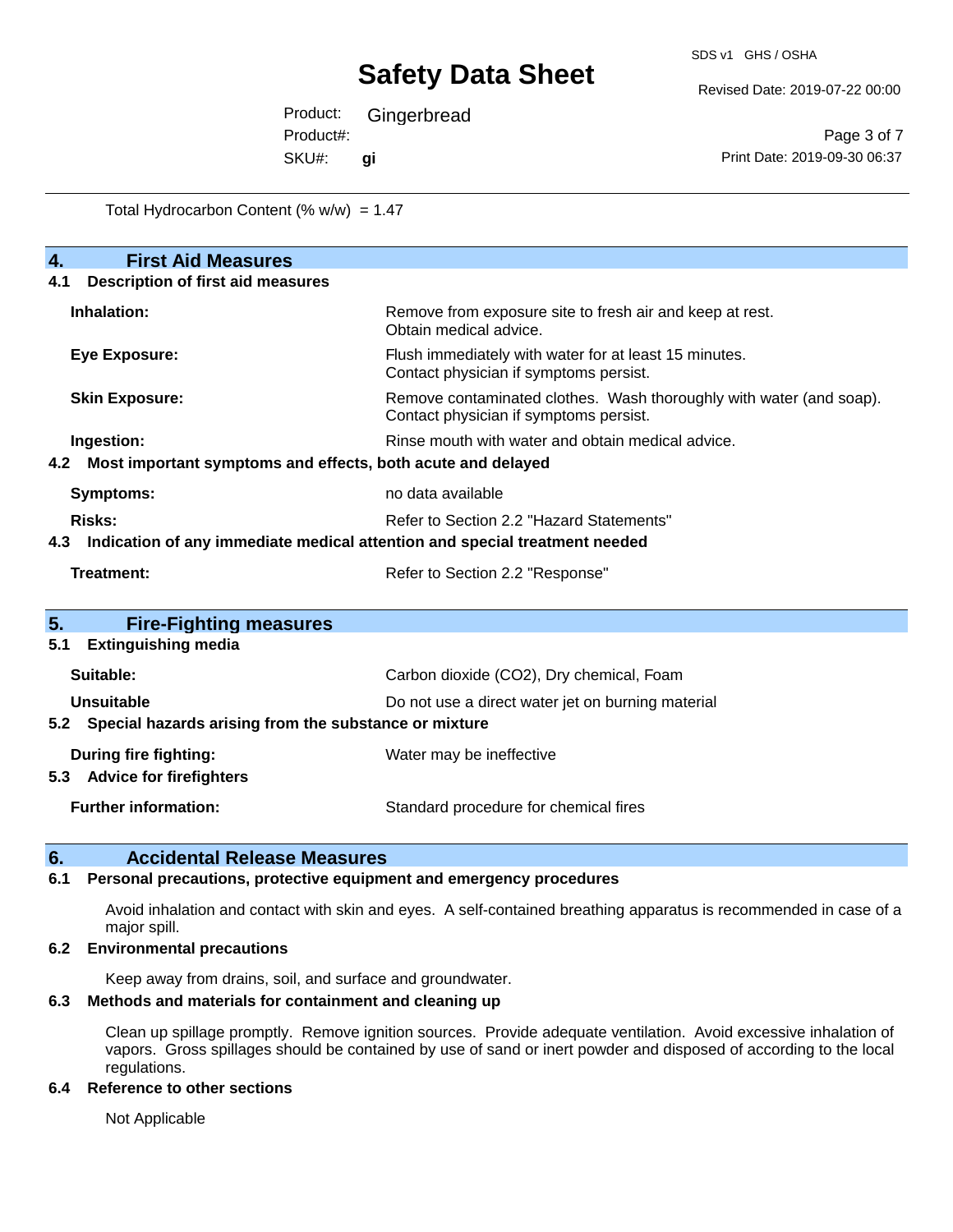Revised Date: 2019-07-22 00:00

Product: Gingerbread SKU#: Product#: **gi**

Page 4 of 7 Print Date: 2019-09-30 06:37

# **7. Handling and Storage**

#### **7.1 Precautions for safe handling**

Apply according to good manufacturing and industrial hygiene practices with proper ventilation. Do not drink, eat or smoke while handling. Respect good personal hygiene.

#### **7.2 Conditions for safe storage, including any incompatibilities**

Store in a cool, dry and ventilated area away from heat sources and protected from light in tightly closed original container. Avoid uncoated metal container. Keep air contact to a minimum.

#### **7.3 Specific end uses**

No information available

#### **8. Exposure Controls/Personal Protection**

**8.1 Control parameters**

| <b>Exposure Limits:</b>                               | Contains no substances with occupational exposure limit values.                                                                          |  |  |
|-------------------------------------------------------|------------------------------------------------------------------------------------------------------------------------------------------|--|--|
| <b>Engineering Controls:</b>                          | Use local exhaust as needed.                                                                                                             |  |  |
| 8.2 Exposure controls - Personal protective equipment |                                                                                                                                          |  |  |
| Eye protection:                                       | Tightly sealed goggles, face shield, or safety glasses with brow guards and side shields, etc.<br>as may be appropriate for the exposure |  |  |
| <b>Respiratory protection:</b>                        | Avoid excessive inhalation of concentrated vapors. Apply local ventilation where appropriate.                                            |  |  |
| <b>Skin protection:</b>                               | Avoid Skin contact. Use chemically resistant gloves as needed.                                                                           |  |  |

#### **9. Physical and Chemical Properties**

#### **9.1 Information on basic physical and chemical properties**

| Appearance:                  | Liquid                       |
|------------------------------|------------------------------|
| Odor:                        | Conforms to Standard         |
| Color:                       | Pale Yellow to Yellow (G2-4) |
| <b>Viscosity:</b>            | Liquid                       |
| <b>Freezing Point:</b>       | Not determined               |
| <b>Boiling Point:</b>        | Not determined               |
| <b>Melting Point:</b>        | Not determined               |
| <b>Flashpoint (CCCFP):</b>   | >200 F (93.33 C)             |
| <b>Auto flammability:</b>    | Not determined               |
| <b>Explosive Properties:</b> | None Expected                |
| <b>Oxidizing properties:</b> | None Expected                |
| Vapor Pressure (mmHg@20 C):  | 0.0341                       |
| %VOC:                        | 0.03                         |
| Specific Gravity @ 25 C:     | 1.0145                       |
| Density @ 25 C:              | 1.0115                       |
| Refractive Index @ 20 C:     | 1.5045                       |
| Soluble in:                  | Oil                          |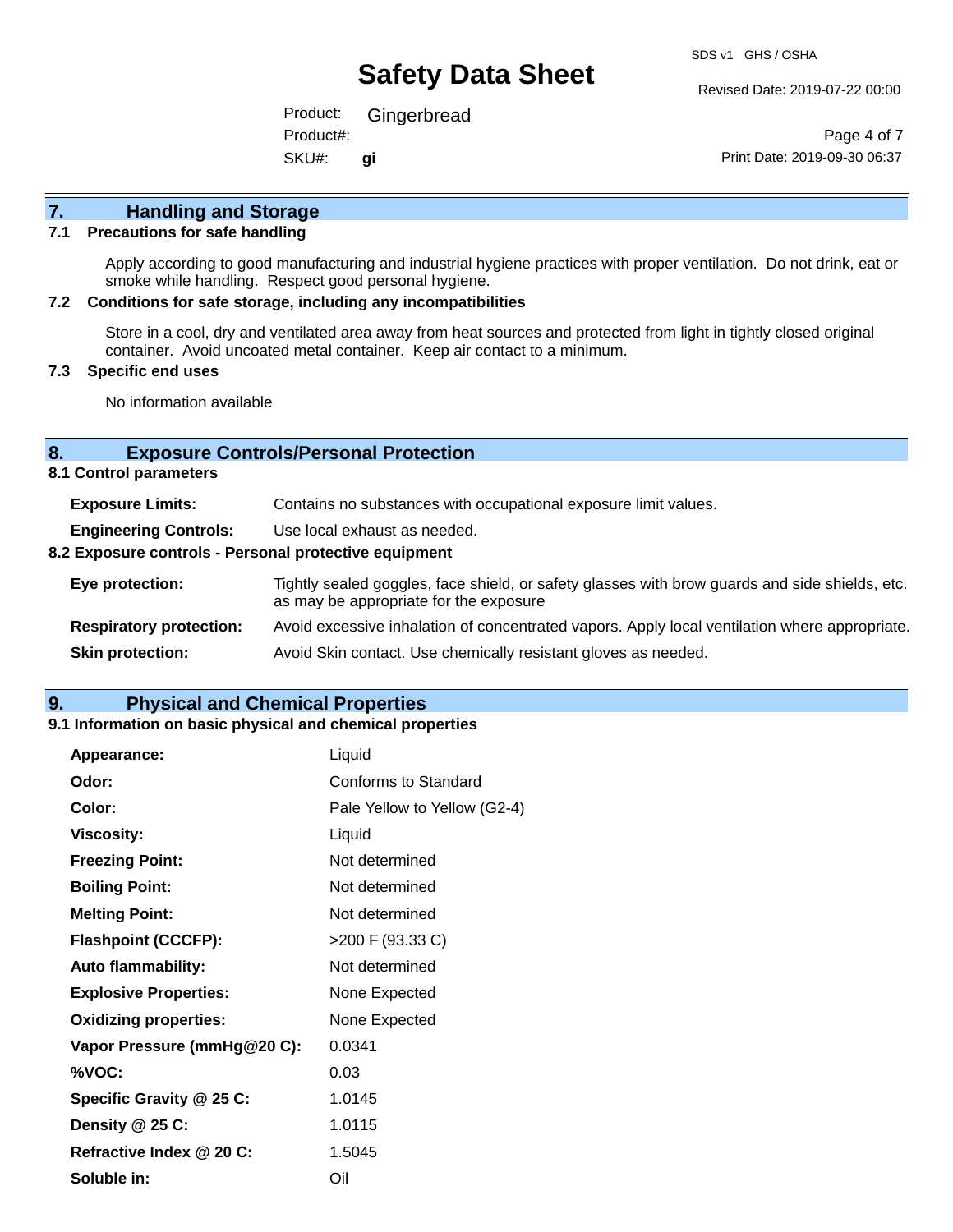Revised Date: 2019-07-22 00:00

Product: Gingerbread SKU#: Product#: **gi**

Page 5 of 7 Print Date: 2019-09-30 06:37

## **10. Stability and Reactivity**

| 10.1 Reactivity                         | None                                               |
|-----------------------------------------|----------------------------------------------------|
| <b>10.2 Chemical stability</b>          | Stable                                             |
| 10.3 Possibility of hazardous reactions | None known                                         |
| <b>10.4 Conditions to avoid</b>         | None known                                         |
| 10.5 Incompatible materials             | Strong oxidizing agents, strong acids, and alkalis |
| 10.6 Hazardous decomposition products   | None known                                         |

# **11. Toxicological Information**

## **11.1 Toxicological Effects**

Acute Toxicity Estimates (ATEs) based on the individual Ingredient Toxicity Data utilizing the "Additivity Formula"

| Acute toxicity - Oral - (Rat) mg/kg                | (LD50: 2363.5467) May be harmful if swallowed            |
|----------------------------------------------------|----------------------------------------------------------|
| Acute toxicity - Dermal - (Rabbit) mg/kg           | (LD50: 4253.6772) May be harmful in contact with skin    |
| Acute toxicity - Inhalation - (Rat) mg/L/4hr       | (LD50: 188.0198) May be harmful if inhaled               |
| <b>Skin corrosion / irritation</b>                 | May be harmful if inhaled                                |
| Serious eye damage / irritation                    | Not classified - the classification criteria are not met |
| <b>Respiratory sensitization</b>                   | Not classified - the classification criteria are not met |
| <b>Skin sensitization</b>                          | May cause an allergic skin reaction                      |
| <b>Germ cell mutagenicity</b>                      | Not classified - the classification criteria are not met |
| Carcinogenicity                                    | Not classified - the classification criteria are not met |
| <b>Reproductive toxicity</b>                       | Not classified - the classification criteria are not met |
| Specific target organ toxicity - single exposure   | Not classified - the classification criteria are not met |
| Specific target organ toxicity - repeated exposure | Not classified - the classification criteria are not met |
| <b>Aspiration hazard</b>                           | Not classified - the classification criteria are not met |

### **12. Ecological Information**

| <b>12.1 Toxicity</b>               |                                                 |
|------------------------------------|-------------------------------------------------|
| <b>Acute acquatic toxicity</b>     | Very Toxic to aquatic life                      |
| <b>Chronic acquatic toxicity</b>   | Toxic to aquatic life with long lasting effects |
| <b>Toxicity Data on soil</b>       | no data available                               |
| <b>Toxicity on other organisms</b> | no data available                               |
| 12.2 Persistence and degradability | no data available                               |
| 12.3 Bioaccumulative potential     | no data available                               |
| 12.4 Mobility in soil              | no data available                               |
| 12.5 Other adverse effects         | no data available                               |
|                                    |                                                 |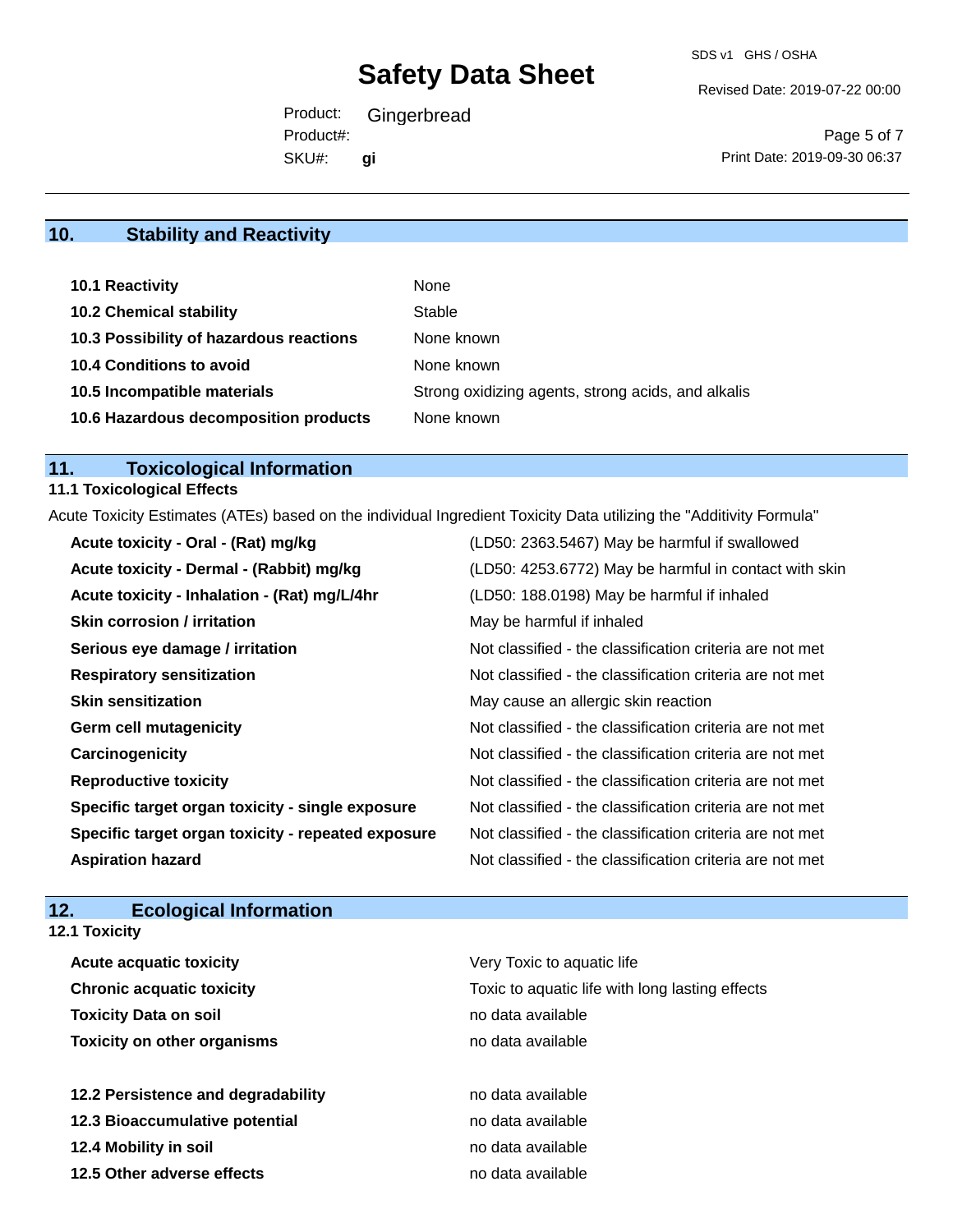Revised Date: 2019-07-22 00:00

Product: Gingerbread SKU#: Product#: **gi**

Page 6 of 7 Print Date: 2019-09-30 06:37

#### **13. Disposal Conditions**

#### **13.1 Waste treatment methods**

Do not allow product to reach sewage systems. Dispose of in accordance with all local and national regulations. Send to a licensed waste management company.The product should not be allowed to enter drains, water courses or the soil. Do not contaminate ponds, waterways or ditches with chemical or used container.

### **14. Transport Information**

| <b>Marine Pollutant</b>                                                                                   | Yes. Ingredient of greatest environmental impact:<br>120-51-4 : (30 - 40 %) : Benzyl Benzoate |                                 |                                     |                                                 |               |
|-----------------------------------------------------------------------------------------------------------|-----------------------------------------------------------------------------------------------|---------------------------------|-------------------------------------|-------------------------------------------------|---------------|
| <b>Regulator</b>                                                                                          | <b>Class</b>                                                                                  |                                 | <b>Pack Group</b>                   | <b>Sub Risk</b>                                 | UN-nr.        |
| U.S. DOT (Non-Bulk)                                                                                       |                                                                                               |                                 | Not Regulated - Not Dangerous Goods |                                                 |               |
| <b>Chemicals NOI</b>                                                                                      |                                                                                               |                                 |                                     |                                                 |               |
| <b>ADR/RID (International Road/Rail)</b>                                                                  |                                                                                               |                                 |                                     |                                                 |               |
| <b>Environmentally Hazardous</b><br>Substance, Liquid, n.o.s.                                             |                                                                                               | 9                               | III                                 |                                                 | <b>UN3082</b> |
| <b>IATA (Air Cargo)</b>                                                                                   |                                                                                               |                                 |                                     |                                                 |               |
| <b>Environmentally Hazardous</b><br>Substance, Liquid, n.o.s.                                             |                                                                                               | 9                               | Ш                                   |                                                 | <b>UN3082</b> |
| IMDG (Sea)                                                                                                |                                                                                               |                                 |                                     |                                                 |               |
| <b>Environmentally Hazardous</b><br>Substance, Liquid, n.o.s.                                             |                                                                                               | 9                               | $\mathbf{III}$                      |                                                 | <b>UN3082</b> |
| 15.<br><b>Regulatory Information</b>                                                                      |                                                                                               |                                 |                                     |                                                 |               |
| <b>U.S. Federal Regulations</b>                                                                           |                                                                                               |                                 |                                     |                                                 |               |
| <b>TSCA (Toxic Substance Control Act)</b><br>All components of the substance/mixture are listed or exempt |                                                                                               |                                 |                                     |                                                 |               |
| 40 CFR(EPCRA, SARA, CERCLA and CAA)<br>This product contains NO components of concern.                    |                                                                                               |                                 |                                     |                                                 |               |
| <b>U.S. State Regulations</b>                                                                             |                                                                                               |                                 |                                     |                                                 |               |
| <b>California Proposition 65 Warning</b>                                                                  |                                                                                               |                                 |                                     | This product contains the following components: |               |
| 94-59-7                                                                                                   | 202-345-4 0.01 - 0.1%                                                                         | Safrole (Natural Source)        |                                     |                                                 |               |
| 123-35-3(NF 204-622-5 0.01 - 0.1%                                                                         |                                                                                               | beta-Myrcene (Natural Source)   |                                     |                                                 |               |
| $93-15-2$                                                                                                 | $202 - 223 - 0 \leq 95$ ppm                                                                   | Methyl Eugenol (Natural Source) |                                     |                                                 |               |
| <b>Canadian Regulations</b>                                                                               |                                                                                               |                                 |                                     |                                                 |               |
| <b>DSL</b>                                                                                                |                                                                                               |                                 |                                     | 100.00% of the components are listed or exempt. |               |

### **16. Other Information**

#### **GHS H-Statements referred to under section 3 and not listed in section 2**

H317 : May cause an allergic skin reaction **H319** : Causes serious eye irritation

H302 : Harmful if swallowed **H312** : Harmful in contact with skin H315 : Causes skin irritation et al. (a) H316 : Causes mild skin irritation https://www.html